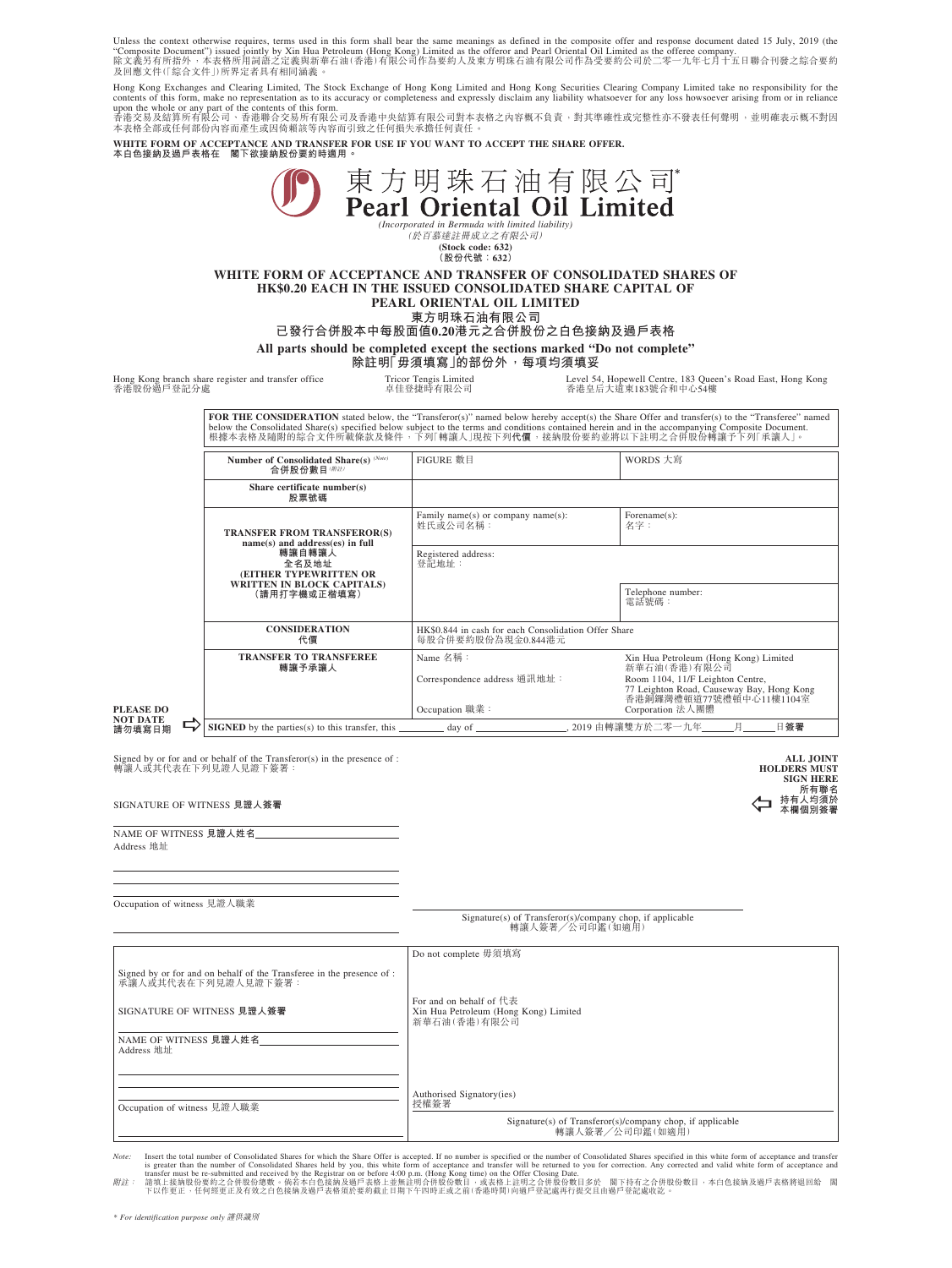**本白色接納及過戶表格乃重要文件,請即處理。 閣下如對股份要約、本白色接納及過戶表格之任何內容或應採取之行動有任何疑問,應諮詢持牌證券交易商或其他註冊 證券機構、銀行經理、律師、專業會計師或其他專業顧問。**

### **閣下如已售出或轉讓 閣下之所有合併股份,應立即將本白色接納及過戶表格及隨附之綜合文件送交買方或承讓人,或經手買賣或轉讓之銀行、持牌證券交易商、註冊證 券機構或其他代理商,以便轉交買方或承讓人。**

向海外股東提出股份要約,或會受其居住所在之有關司法權區之法律影響。倘 閣下為海外股東,則應自行了解並遵守 閣下所在司法權區之任何適用規定(包括取得任 何可能需要之政府或其他同意或遵守其他必要之正式手續或監管或法律規定,並支付該等司法權區下 閣下應付之任何轉讓或其他稅項),以及(如有需要)諮詢 閣下本 身之專業顧問。 閣下接納股份要約,即構成 閣下保證 閣下(i)根據所有適用法律法規獲准接收及接納股份要約及其任何修訂,(ii)已遵照與該接納有關之相關司法權 區所有適用法律法規,包括取得任何可能需要之政府或其他同意,及(iii)已遵守任何其他必要之正式手續或監管或法律規定及已支付該司法權區下 閣下應付之任何轉讓 或其他稅項,而且該接納根據所有適用法律法規為有效及具約束力。 閣下務請就是否接納股份要約徵詢專業意見。

# **如何填寫本表格**

本白色接納及過戶表格應與隨附之綜合文件一併閱讀。

閣下如欲接納富榮證券集團有限公司(「富榮」)代表新華石油(香港)有限公司(「要約人」)提出之股份要約,應填妥並簽署本白色接納及過戶表格,並在實際可行情況下儘早 將本表格連同 閣下所持全部合併股份或(如適用)不少於 閣下有意接納股份要約之合併股份數目之相關股票及╱或過戶收據及╱或其他所有權文件(及╱或任何就此所 需之可信納之彌償保證),於收到該等文件後以郵遞或以人手遞交過戶登記處卓佳登捷時有限公司,地址為香港皇后大道東183 號合和中心54樓,信封面請註明「東方明珠 石油有限公司 — 股份要約」,並在任何情況下不得遲於二零一九年八月五日(星期一)(即要約截止日期)下午四時正(香港時間)(或要約人可能決定並按收購守則且獲得執 行人員同意後公佈之有關較後時間及╱或日期)送達過戶登記處。綜合文件附錄一之條文已納入本白色接納及過戶表格並成為其中部分。

# **股份要約之白色接納及過戶表格**

### **致:富榮及要約人**

- 1. 本人╱吾等簽署本白色接納及過戶表格(不論該表格有否已註明日期)對本人╱吾等之繼承人及受讓人具約束力,並表示:
	- 本人/吾等按綜合文件及本表格所載代價及條款與條件,就本白色接納及過戶表格所列明之合併股份數目,不可撤回地接納由富榮代表要約人提出並載於 綜合文件中的股份要約;
	- (b) 本人╱吾等不可撤回地指示及授權要約人及╱或富榮及╱或任何彼等各自之代理人以平郵方式將本人╱吾等根據股份要約之條款應得(在本人╱吾等有權得 到之時)之現金代價(將調整至最接近仙位)(扣除本人╱吾等就本人╱吾等就接納股份要約應付之賣方從價印花稅,及(如適用)就遺失或未能提供之股票應 付過戶登記處之費用),以「不得轉讓-只准入抬頭人賬戶」方式劃線開出支票予本人╱吾等,然後按以下地址寄予以下人士,或如無於下欄填上姓名及地 址,則按 貴公司股東名冊所示登記地址寄予本人或吾等當中名列首位者(如屬聯名登記股東),郵誤風險概由本人╱吾等承擔;

(倘收取支票之人士並非登記股東或名列首位之聯名登記股東,則請在本欄填上接收支票人士之姓名及地址。)

姓名:(請用正楷填寫) .....................................................................................................................

地址:(請用正楷填寫) .....................................................................................................................

- (c) 本人╱吾等不可撤回地指示及授權要約人及╱或富榮或彼等任何一方就此指定之有關人士,代表本人╱吾等訂立及簽署依據香港法例第117章印花稅條例第 19(1)條規定本人╱吾等作為根據股份要約出售合併股份之賣方須訂立及簽署之成交單據,並按該條例之規定安排該單據加蓋印花及安排在本白色接納及過 戶表格背書證明;
- (d) 本人╱吾等不可撤回地指示及授權要約人及╱或富榮或彼等任何一方指定之有關人士,代表本人╱吾等填妥、修訂及簽署任何文件,包括但不限於在本白 色接納及過戶表格填上日期,或如本人/吾等或任何其他人士已填上日期,則刪去該日期,然後填上另一日期,以及採取任何其他必需或權宜之行動,使 本人╱吾等就接納股份要約而提呈之合併股份轉歸要約人或其指定之有關人士所有;
- (e) 本人╱吾等承諾於必要或合宜時以進一步保證形式簽立有關其他文件及辦理有關其他行動及事項,將股份要約項下為供接納而提呈之本人╱吾等之合併股 份轉讓予要約人或其指定的有關人士,該等股份不附帶任何產權負擔,並連同於聯合公告日期附帶或隨後附帶之所有權利及利益,包括收取於作出股份要 約當日(即綜合文件日期)或之後就該等股份宣派、作出或支付或同意作出或支付之所有股息、分派及任何股本回報(如有)之權利;
- (f) 本人╱吾等同意追認要約人及╱或富榮或彼等各自之代理人或彼等指定之有關人士於行使本表格所載任何授權時可能作出或進行之各種行動或事宜;及
- (g) 本人╱吾等不可撤回地指示及授權要約人及╱或富榮或任何彼等各自之代理人,代表本人╱吾等憑隨附經本人╱吾等正式簽署之過戶收據向 貴公司或過 戶登記處領取本人╱吾等就合併股份應獲發之合併股票,並將有關股票送交過戶登記處,且授權及指示過戶登記處根據股份要約之條款持有該等股票,猶 如該(等)合併股票已連同本白色接納及過戶表格一併送交過戶登記處。
- 2. 本人╱吾等明白,本人╱吾等接納股份要約將構成本人╱吾等向要約人及富榮保證,本白色接納及過戶表格所註明的合併股份數目將不附帶所有產權負擔,並連 同於聯合公告日期附帶或隨後附帶的所有權利和利益出售,包括收取於作出要約當日(即綜合文件日期)或之後就該等股份宣派、作出或支付或同意作出或支付之 所有股息、分派及任何股本回報(如有)之權利。
- 3. 倘按股份要約之條款本人╱吾等之接納屬無效或被視為無效,則上文第1段所載之所有指示、授權及承諾均會失效。在此情況下,本人╱吾等授權並懇請 閣下將 本人╱吾等之股票及╱或過戶收據及╱或其他所有權文件(及╱或就此所需之可信納之彌償保證)連同已正式註銷之本白色接納及過戶表格以平郵一併寄予上文1(b) 所列之人士及地址,或如未有列明姓名及地址,則按 貴公司股東名冊所示登記地址寄予本人或吾等當中名列首位者(如為聯名登記股東),郵誤風險概由本人 吾等承擔。

附註: 倘 閣下交出一份或以上過戶收據,而要約人及╱或富榮或彼等各自之代理人已代表 閣下從 貴公司或過戶登記處領取有關股票,則發還予 閣下者將為該(等)股票而非過戶收據。

- 4. 本人╱吾等茲附上本人╱吾等持有之全部或部分合併股份之相關股票及╱或過戶收據及╱或其他所有權文件(及╱或任何就此所需之可信納之彌償保證),由 閣下 按股份要約之條款予以保存。本人╱吾等明白任何交回之接納及過戶表格、股票、過戶收據及╱或其他所有權文件(及╱或就此所需之可信納之彌償保證)概不獲 發收據。本人╱吾等亦了解所有文件以平郵寄發後一切郵誤風險概由本人╱吾等承擔。
- 5. 本人╱吾等向要約人及富拳保證及表明,本人╱吾等為本白色接纳夷格指定合併股份數目之登記股東,而本人╱至等擁有全部權利、權力及權限,透過接納股份 要約之方式向要約人出售及轉讓本人╱吾等所持合併股份之所有權及擁有權。
- 6. 本人╱吾等向要約人及富榮保證,本人╱吾等已遵照本人╱吾等之所有適用法律法規及根據該等法律獲准接收及接納股份要約及其任何修訂;並且本人╱吾等已遵 照與接納有關的所有適用法律法規(包括取得任何可能需要的政府或其他同意);及本人╱吾等已遵守任何其他必要的手續或監管或法律規定及已支付任何轉讓或其 他到期的稅項,而且該接納根據所有適用法律法規為有效及具約束力。
- 7. 本人╱吾等向要約人及富榮保證,本人╱吾等須就支付關於本人╱吾等接納股份要約應付之任何轉讓或其他到期稅項及徵費承擔全部責任。